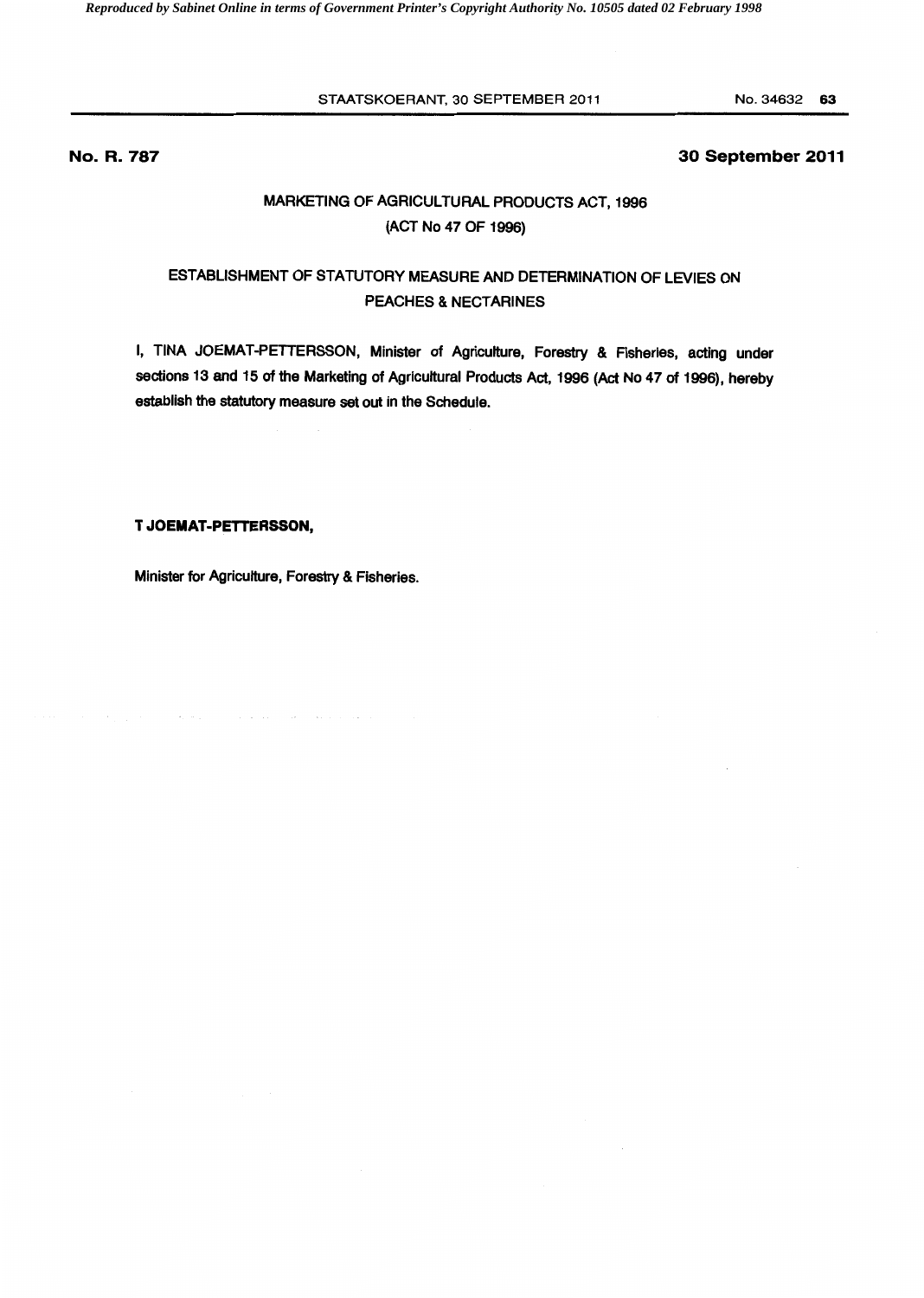### **SCHEDULE**

#### **Definitions**

1. In this Schedule any word or expression to which a meaning has been assigned in the Act shall have that meaning, and unless the context otherwise indicates -

"Exporter" means a person who trade peaches and nectarines for export for his own account, or acts as an agent on a commission basis on behalf of peach and nectarine producers;

"Importer" means a person or trader who imports peaches and nectarines for sale on the domestic market.

"Municipal Market" means the national fresh produce markets as defined from time to time;

"Peach and Nectarine Producer" means a producer of peaches and nectarines Intended for exports and/or fresh domestic consumption; and

"Retailer" means a person who trades peaches and nectarines on a retail level on the domestic market.

A person shall have a choice to register as either a producer or an exporter or an importer or municipal market or retailer. A person who is a producer as well as an exporter or importer must register as a producer and as an exporter or Importer or retailer.

#### Purpose and alms of statutory measure and the relation thereof to the objectives of the Act

2. The levy is needed by HORTGRO<sup>SERVICES</sup> to fund research projects, information and technology transfer; plant improvement functions and certification; market information and statistics; communication; trade and market access; and transformation and training for peaches and nectarines.

These measures are necessary to ensure that continuous, timeous and accurate information relating to the peach and nectarine industry, is available to all role players in order for them to make informed decisions in the spheres as Indicated.

The measure will not be detrimental to the number of employment opportunities or fair labour practice and will support the statutory measures relating to registration and the rendering of returns applicable to peaches and nectarines.

The measure will be administered by HORTGRO<sup>SERVICES</sup>, a company established in terms of the Companies Act (as amended), 1973 (Act 61 of 1973). HORTGRO<sup>SERVICES</sup> will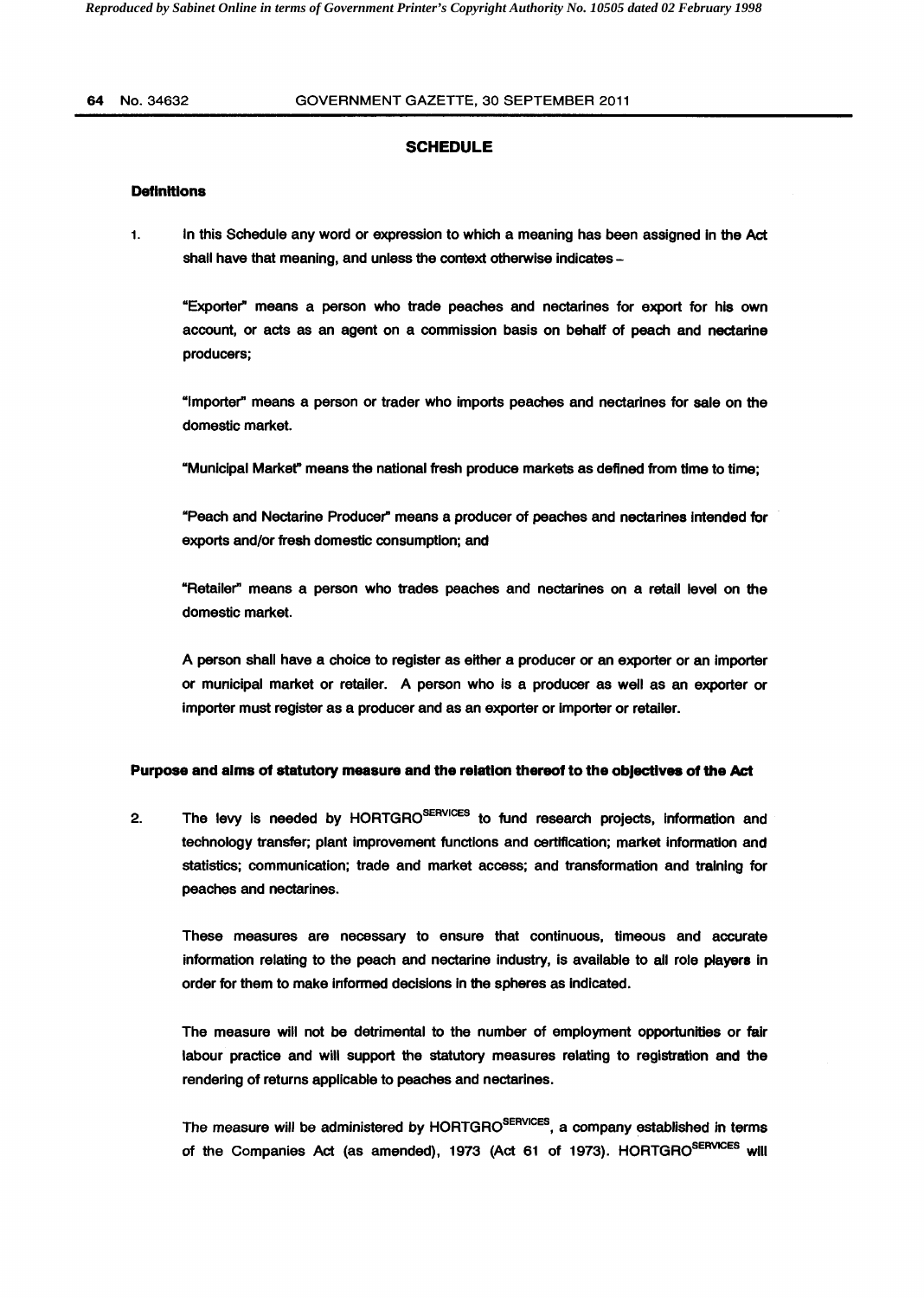## STAATSKOERANT, 30 SEPTEMBER 2011 No. 34632 65

Implement and administer the measure as set out In the Schedule within DFPT Finance, a company incorporated under section 21 of the Companies Act (as amended), 1973 (Act 61 of 1973).

#### **Products to which statutory measure applies.**

3. This statutory measure shall apply to peaches and nectarines destined for export and/or import and/or domestic fresh consumption.

#### **Area In which measure shall apply**

4. This measure shall apply in the geographical area of the Republic of South Africa.

#### **Imposition of levy**

5. A levy is hereby Imposed on Peaches and Nectarines.

## **Amount of levy**

6. The amount of the levy shall be:

|         | 2011/12                    | 2012/13  | 2013/14  | 2014/15  |
|---------|----------------------------|----------|----------|----------|
| Fresh * | 8.0 c/Ka                   | 8,5 c/Kg | 9.0 c/Ka | 9,5 c/Kg |
| .       | Francuska, and because the |          |          |          |

\*Domestic, Exports and Imports

on all peaches and nectarines on export (all classes) and/or import (all classes) and/or domestic volumes on municipal markets and retail level (all classes).

#### **Persons by whom and to whom levy shall be payable**

- 7. (1) The levy imposed under clause 5 shall -
	- (a) be payable by a peach and nectarine exporter on behalf of the producer from which such peaches and nectarines have been procured in respect of all peaches and nectarines exported;
	- (b) be payable by a municipal market on behalf of the producer from which such peaches and nectarines have been procured in respect of all peaches and nectarines sold on that market;
	- (c) be payable by a retailer on behalf of the producer from which such peaches and nectarines have been procured in respect of all peaches and nectarines procured by that retailer, and
	- (d) be payable by an importer on peaches and nectarines for sale on the domestic market.